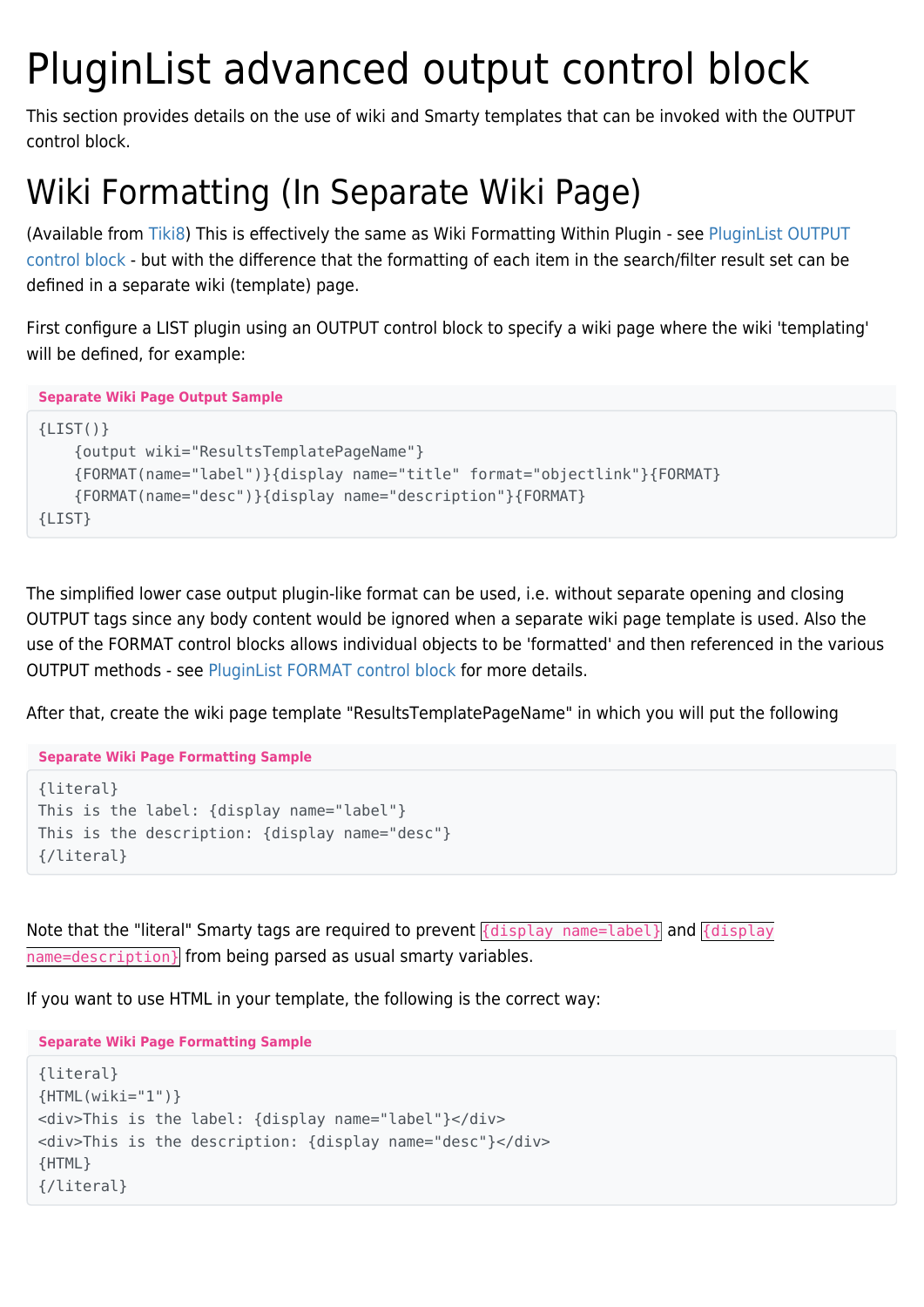# Results link to display an item in a template using wiki variables

In some cases you want your plugin list to display a list of trackeritems (customsearch, results, etc) and have the link to each item to display the tracker fields selected from within a template.

You'll have to:

- Enable "Wiki argument variables"
- Go to tiki-admin.php?page=textarea => Wiki Syntax and check that "Wiki argument variables" is enabled Create a template - let's assume it's called "fiche" - to display the single item. Please note trackerId 1 is set for demonstrate, change to your tracker Id. Add  $\{$  {itemId} } variable without space.

```
{LIST() } {pagination max="1"}
   {filter content="1" field="tracker_id"}
   {filter field="object_id" content="{ {itemId} }"}
{LIST}
```
Create your primary list as you normally would and add an output tag to redirect the item to the proper template (fiche in this case)

```
{LIST() } {filter content="1" field="tracker_id"}
    {OUTPUT(template="table")}
        {column sort="title" label="Title" field="title_link"}
    {OUTPUT}
    {FORMAT(name="title_link")}[fiche?itemId={display name="object_id"}|{display
name="title"}]{FORMAT}
{LIST}
```
# Results link to display an item in a template using alias

Another way to have the link to each item to display the tracker fields selected from within a template is to use Wiki Aliases

You'll have to:

- Go to tiki-admin.php?page=wiki => Features and check all the following
	- Enable "Backlinks"
	- Enable "Semantic links"
	- Enable "Similar pages"
	- Enable "Redirect to similar wiki page"
	- $\circ$  Insert the word (for instance  $\boxed{project-}$ ) you want to use as Alias page (Redirect pages using these prefix-alias semantic links)
- Create a display page named project (or what you like) to display the single item (change project- for whatever alias you want). I added a CSS class to hide the alias.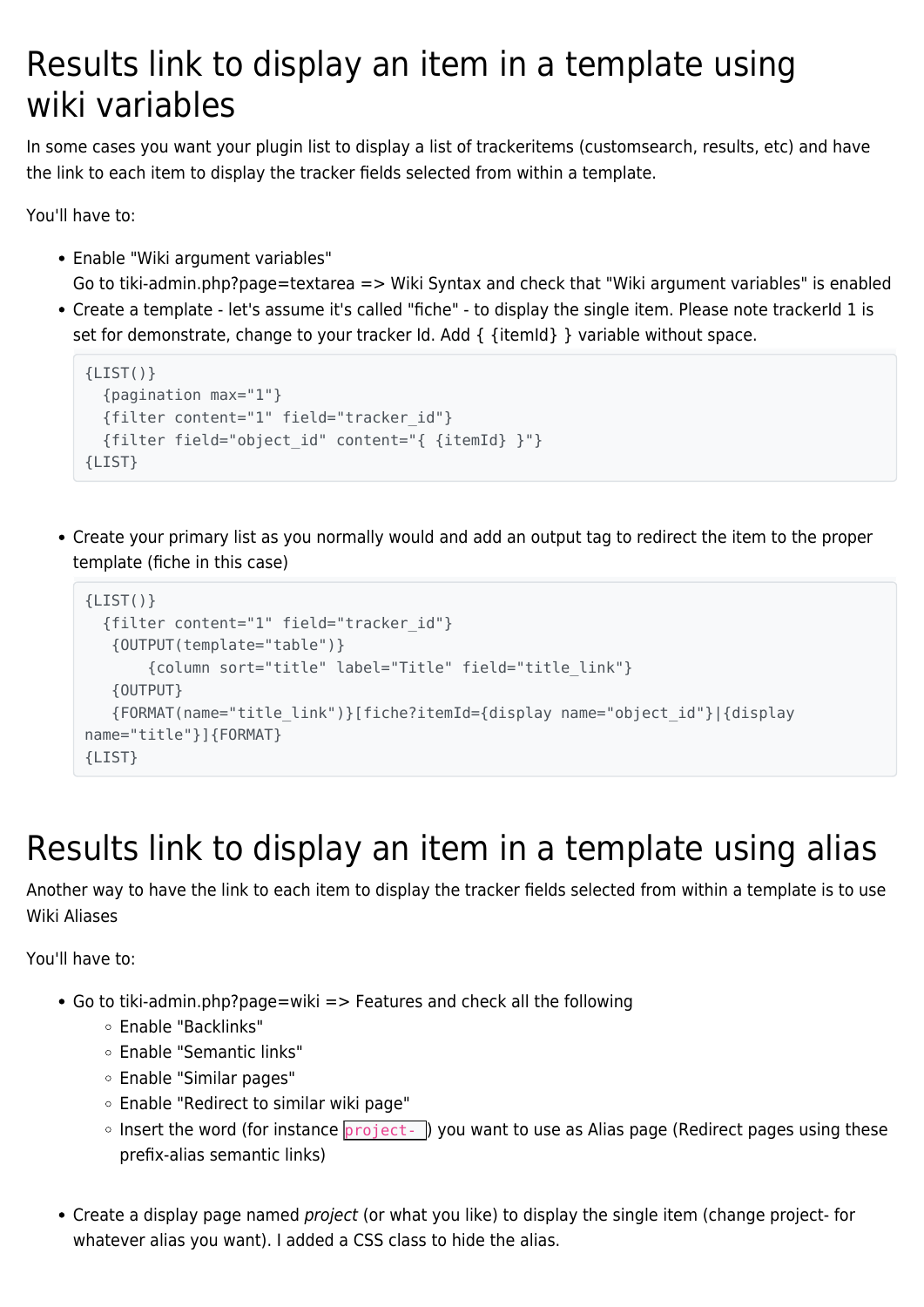```
{LIST() } {pagination max="1"}
{filter field="object_id" content="{ {itemId} }"}
{LIST}
{DIV(class="hidden")}(prefixalias(project-)){DIV}
```
Add detailed OUTPUT or a template for displaying more information that the item title.

Create your primary list as you normally would and add an output tag to redirect the item to the proper display page (project- in this case)

```
{LIST() } {filter content="1" field="tracker_id"}
    {OUTPUT(template="table")}
        {column sort="title" label="Title" field="title_link"}
    {OUTPUT}
    {FORMAT(name="title_link")}[project-{display name="object_id"}-{display
name="title"}|{display name="title"}]{FORMAT}
{LIST}
```
### Advanced Smarty Formatting

For more advanced formatting the plugin can use Smarty templates stored on the server (parameter template) or on a Wiki page (parameter tplwiki).

Whilst this is generally more complicated it is also much more flexible since the template is sent the search/filter result set as input and the template can contain logic to loop through the result set multiple times outputting the results in various ways and applying additional filtering logic if needed.

The content of the output plugin control block is ignored when the smarty template parameter is set.

```
Using a smarty template file
{LIST() } {output template="/path/to/file.tpl"}
     {FORMAT(name="label")}{display name="title" format="objectlink"}
{display name="description"}{FORMAT}
{LIST}
```

```
Using a Wiki page as smarty template
```

```
{LIST() } {output tplwiki="mypage_tpl"}
     {FORMAT(name="label")}{display name="title" format="objectlink"}
{display name="description"}{FORMAT}
{LIST}
```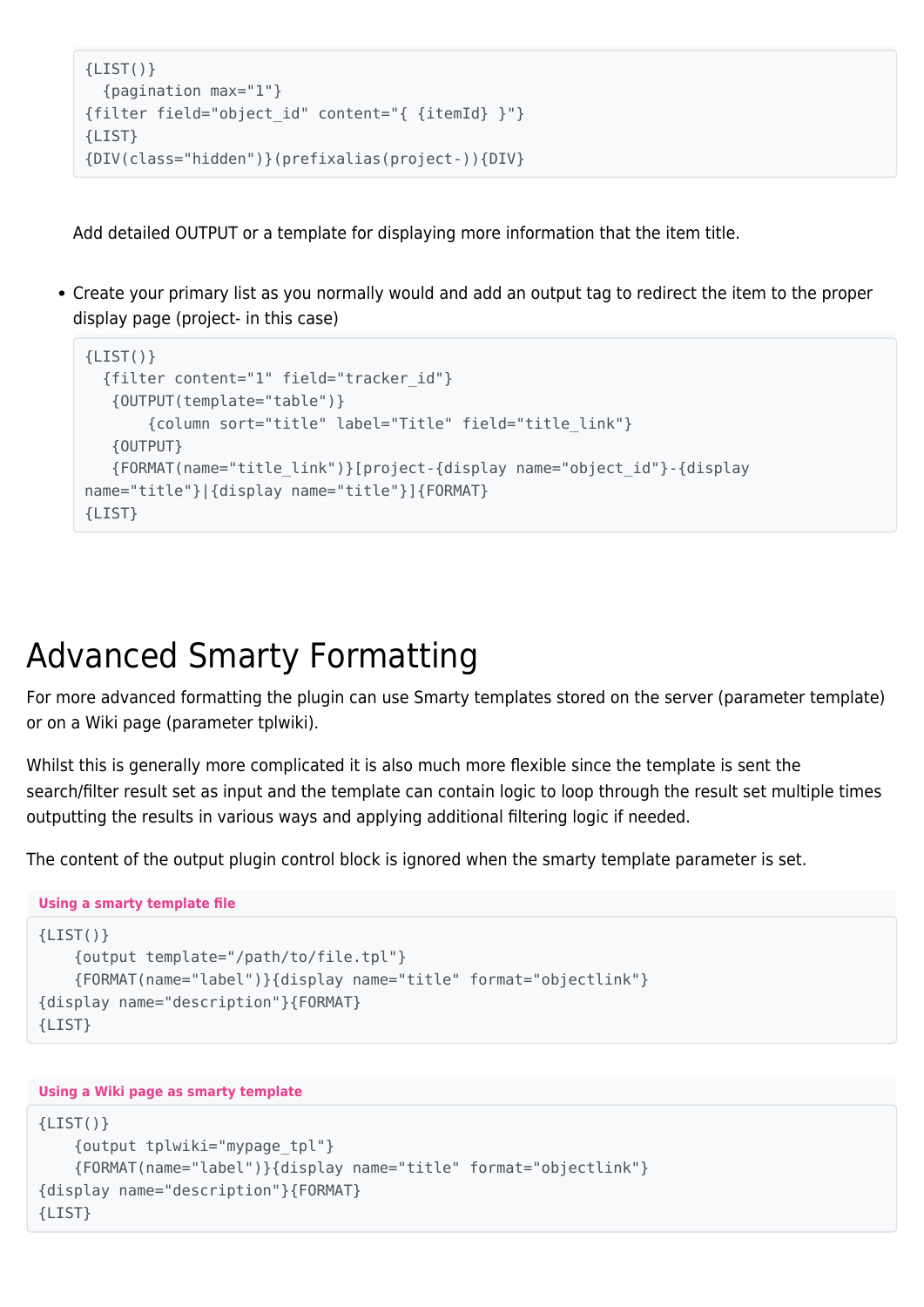As with the wiki page template option, the simplified lower case output plugin-like format can be used, i.e., without separate opening and closing OUTPUT tags since any body content would be ignored when a separate server stored smarty template is used.

However, you may also pass a variable to the smarty template in the body content of the OUTPUT tag. In the below example, you could access orientation using {\$options.orientation} in your file.tpl smarty template.

```
Passing a variable to a smarty template
{LIST() } {OUTPUT(template="file.tpl")}
          {options orientation="vertical"}
     {OUTPUT}
{LIST}
```
# Passing a value from a plugin List or CustomSearch into a smarty template

There are cases were you need to pass a value through a variable into your smarty template. For this you can use the format block with a value to pass from page to template or template to template.

```
Passing a tab value
```

```
{FORMAT(name="tabValue")}1{FORMAT}
```
# Accessible variables:

- . Sresults containing the result set. Each results contain all values provided by the search query along with those requested manually.
- $\bullet$   $\frac{1}{2}$  scount the total result count
- $\bullet$  smaxRecords the amount of results per page
- **\$offset** the result offset
- $\bullet$  soptions the options passed as described just above

In [Tiki8,](https://doc.tiki.org/Tiki8) the following have been added:

- $\bullet$   $\frac{1}{2}$  soffsetplusone basically  $\frac{1}{2}$   $\frac{1}{2}$  and  $\frac{1}{2}$  , so that you can say "Showing results 1 to ...."
- soffsetplusmaxRecords basically smaxRecords + soffset, so you can say "Showing results 1 to 25"
- $s$  results->getEstimate() which is the estimate of the total number of results possible, which could exceed  $\frac{1}{2}$  count , which is limited by the max Lucene search results to return set in Admin...Search

Other general smarty variables, e.g.,  $\frac{1}{2}$   $\frac{1}{2}$  etc., can only be invoked if they have been 'set up' using the FORMAT control block - see [PluginList FORMAT control block](https://doc.tiki.org/PluginList-format-control-block) for more details.

Including Pagination

To include pagination below the template, pagination=1 can be used, just like when using the wiki formatter. However, if you want to locate the pagination elsewhere, you can do it using Smarty. Skip the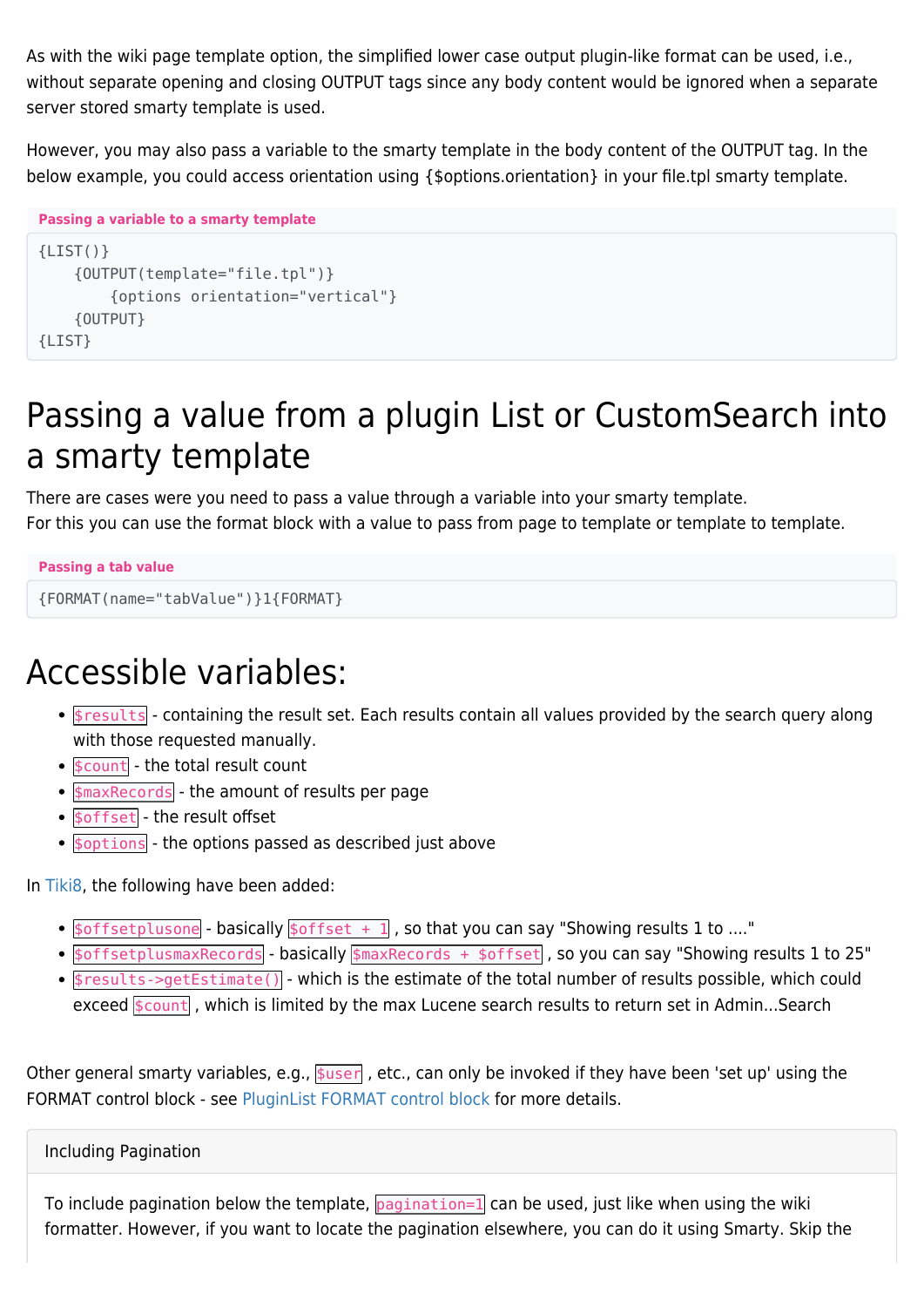| pagination=1 part. |  |
|--------------------|--|
|--------------------|--|

#### **Tiki8**

{pagination\_links resultset="\$results"}{/pagination\_links}

#### **WARNING when using smarty IF:**

Please note that if you are using smarty if or otherwise testing for the values of variables returned using the plain formatter, that the value of such variables is not just the string but has the noparse tags as well. These no parse tags are needed in order to prevent extra line breaks and other wiki parsing artifacts to appear. It is recommended to simply test values of raw unformatted variables instead.

For example:  $\sim$ np $\sim$ This is the string $\sim$ /np $\sim$ 

From [Tiki11](https://doc.tiki.org/Tiki11), you can add mode=raw on the FORMAT plugin to avoid considering the output will be wikiparsed.

You can also remove the  $\sim$ np $\sim$  tags by using the nonp smarty modifier, e.g.

```
nonp
```

```
{if not empty($row.fieldname|nonp)}thing...
```
### Example server stored Smarty Templates (TPL files)

#### **Example showing an add to cart plugin**

```
<table>
   {foreach from=$results item=row}
   <tr><ht> <h3>{$row.title}</h3>
        <p><em>Category: {$row.category}</em> <strong>Price:</strong> {$row.price}</p>
         {wikiplugin _name="addtocart" code=$row.tracker_field_20
description=$row.tracker field 21|escape price=$row.tracker field 24}{/wikiplugin}
      \lt/td\langletr>
   {/foreach}
</table>
{pagination_links resultset="$results"}{/pagination_links}
```
This example shows how a foreach loop must be used to loop through the search/list results and very detailed/customised formatting can be produced with appropriate html to display the data from each item (row) in the search list, referenced by the  $\frac{1}{2}$  row . object\_ref\_name syntax.

This example also shows how further complex formatting can be achieved by using wiki plugins within the template itself - but as can see a different syntax/style must be used where the use of a plugin is flagged by the opening/closing 'wikiplugin' tags, the plugin name is indicated by the \_name parameter and the individual plugin parameters are added in the normal way and can also be set from the data itself e.g. in the example above the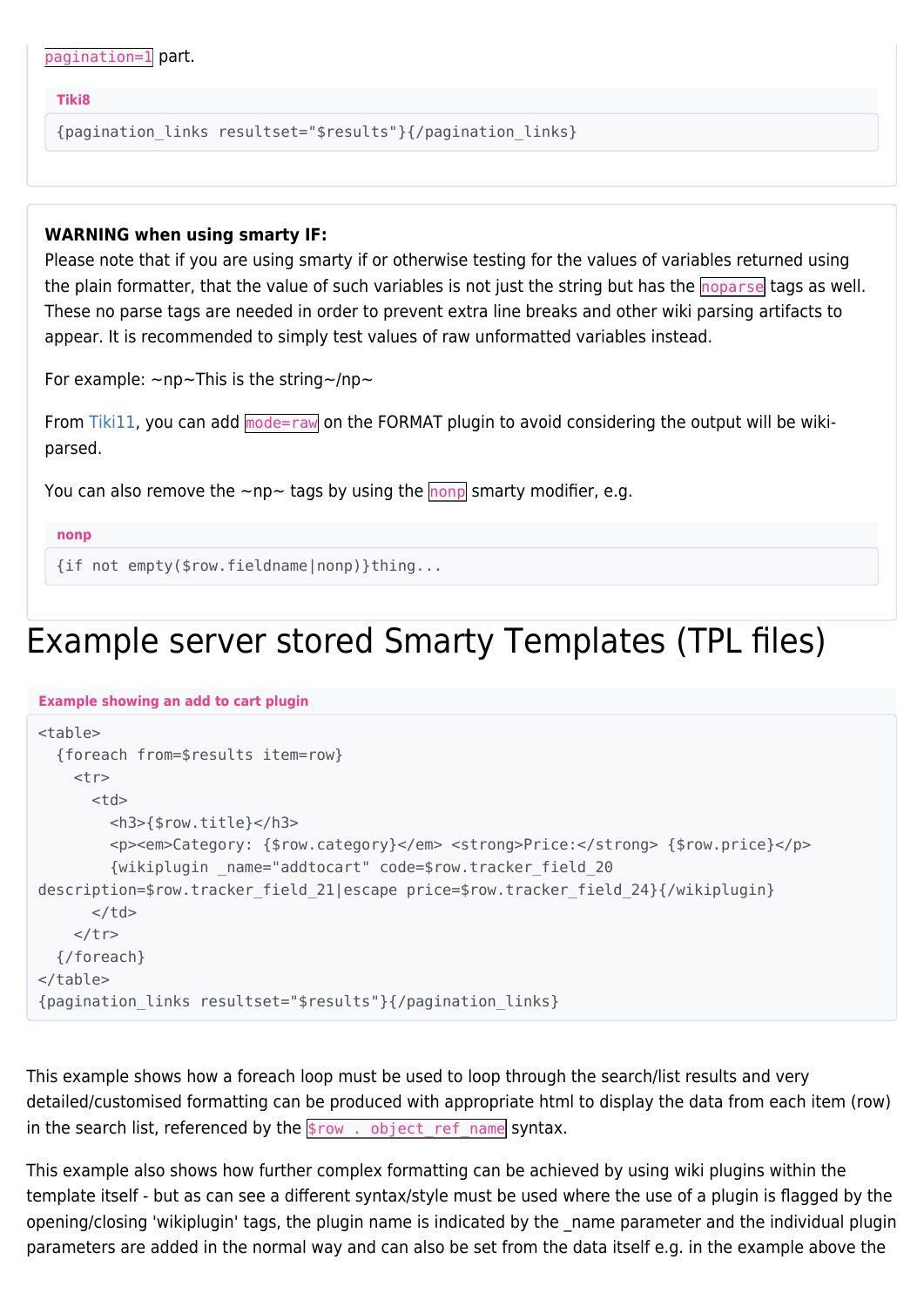code parameter for the 'addtocart' wiki plugin is set from the item/row data with: code=\$row.tracker\_field\_20

**Example showing various other possible uses**

```
Total number of unapproved items: {$count}{if $count >100} - but only the first 100 are
shown{/if}</br>
<div class="unapproved_header"><table cellpadding="5" cellspacing="0" >
<tr><td style="background-color: rgb(247, 222, 222); font-size: 14px;" width="100px">
<div style="text-align: center;"><strong>monitoring date</strong></div></td>
<td style="background-color: rgb(247, 222, 222); font-size: 14px;" width="320px">
<div style="text-align: center;"><strong>monitoring location</strong></div></td>
<td style="background-color: rgb(247, 222, 222); font-size: 14px;" width="200px">
<div style="text-align: center;"><strong>monitor name</strong></div></td>
<td style="background-color: rgb(247, 222, 222); font-size: 14px;" width="80px">
<div style="text-align: center;"><strong>submitted by</strong></div></td>
<td style="background-color: rgb(247, 222, 222); font-size: 14px;" width="80px">
<div style="text-align: center;"><strong>current user</strong></div></td>
\langletr>
{foreach from=$results item=row}
<tr><td style="text-align: center;"
width="100px">{$row.tracker field ArkRRDSdataMeasurementDate|date format:"%d %b %Y"}</td>
<td style="text-align: center;" width="320px">{$row.location}</td>
<td style="text-align: center;" width="200px">{$row.monitorname}</td>
<td style="text-align: center;" width="80px">{if
$row.tracker_field_ArkRRDSdataCollectionuserId ne ''}{$row.submitter}{else}***submitter not
set***{/if}</td>
<td style="text-align: center;" width="80px">{$row.theuser}</td>
\langletr>
{/foreach}
</table></div>
```
In the example above, in a similar way to the previous example, a table of results are produced with each table row generated within the foreach loop but more customised html is used. In addition this example shows:

- how smarty variable modifiers can be used ie when an item/row element is a date the piped date format modifier can be used to produced a specific date output/format
- how IF logic can be used to check if an item/row element has a value and can display an alternative if not - this is necessary since the ALTERNATE control block cannot be used as this would normally be placed in thge body of the OUTPUT control block, but body content is ignored when a smarty or wiki template is used.
- the current userId can be displayed by using the referenced object \$row.theuser where theuser has been previously speceified using a FORMAT control block - see the [PluginList FORMAT control block](https://doc.tiki.org/PluginList-format-control-block) for details.

**Example showing how you can loop through the data multiple times**

<table> {foreach from=\$results item=row}  $<$ tr $>$ <td>{\$row.tracker field ArkRRDSdataMeasurementDate|date format:"%d %b %Y"}</td>